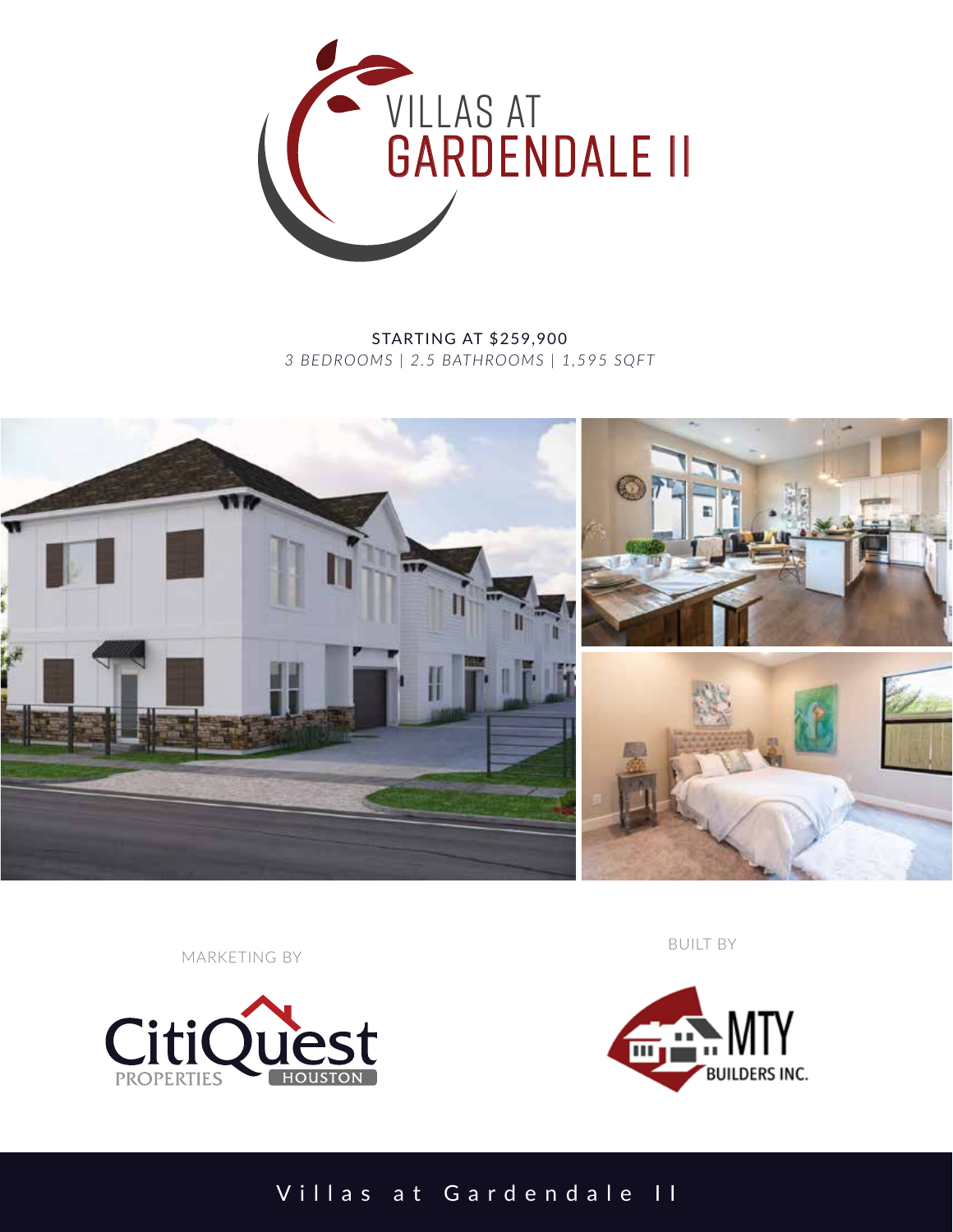## GENERAL DESCRIPTION

Gorgeous new homes sought after in the Spring Branch area. Spacious floor plan with 12' high ceilings. Mediterranean style homes adorned with elegant stucco and stone exterior. Modern high-end finishes with huge windows for plenty of sunlight. Vast floor plan with 2 bedrooms downstairs and the master bedroom upstairs! Living and kitchen combo on the second floor perfect for entertaining. Easy access to freeway and within close proximity to local restaurants and trendy coffee shops.

## FEATURES

- Freestanding Patio homes
- Wide plank engineered wood flooring
- Open concept Kitchen, dining, and living
- Quartz counter tops
- Large walk in master closet
- Dual sinks in master with built in vanity
- soft close drawers and cabinets
- High ceilings throughout
- Large entryway
- Roofing 30 year shingles
- Low E double pane insulated windows



Views at Gardendale II | 6009 A Gardendale Dr.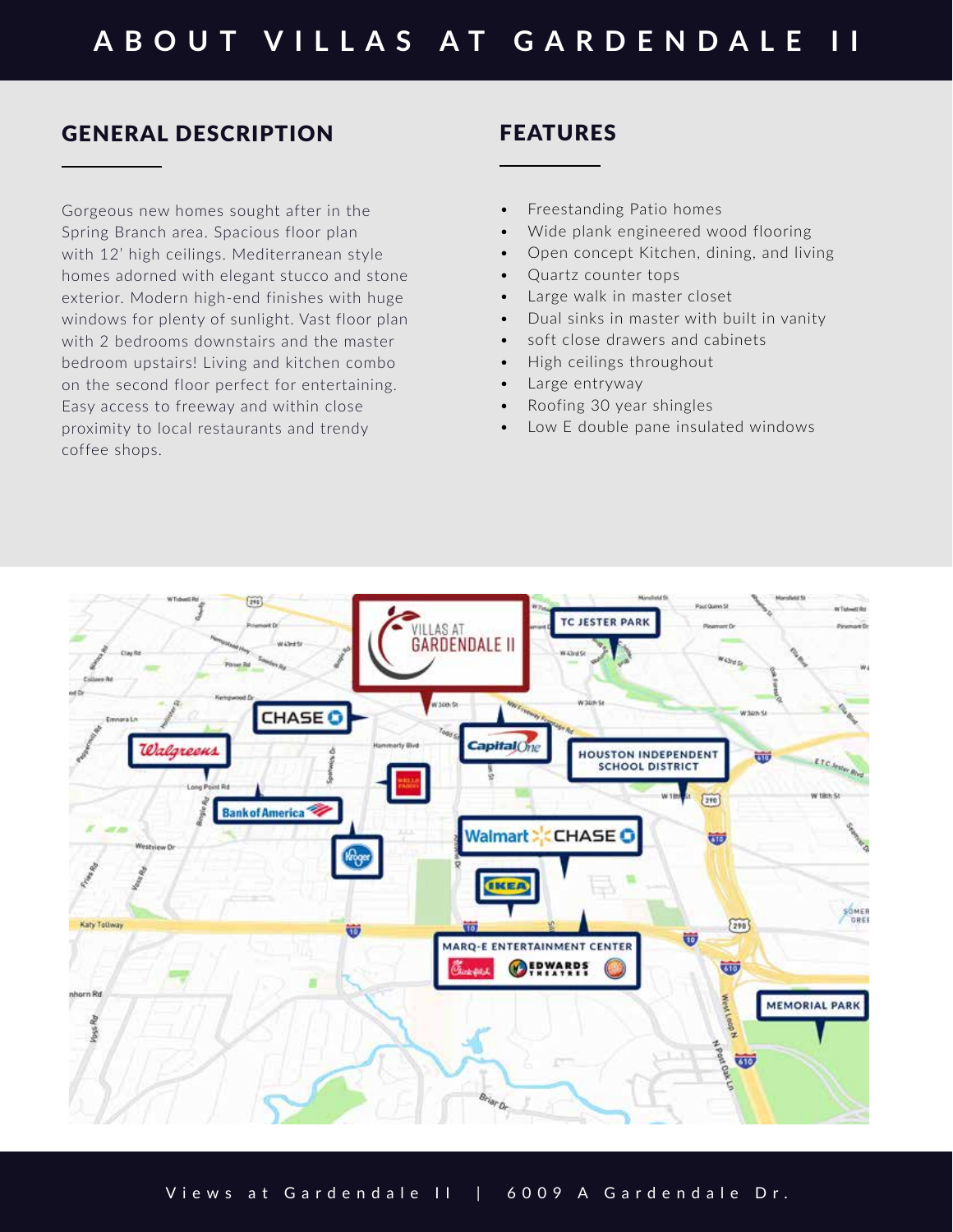## **FLOOR PLAN**

Plan A



First Floor

Second Floor

Plan B



Second Floor

First Floor